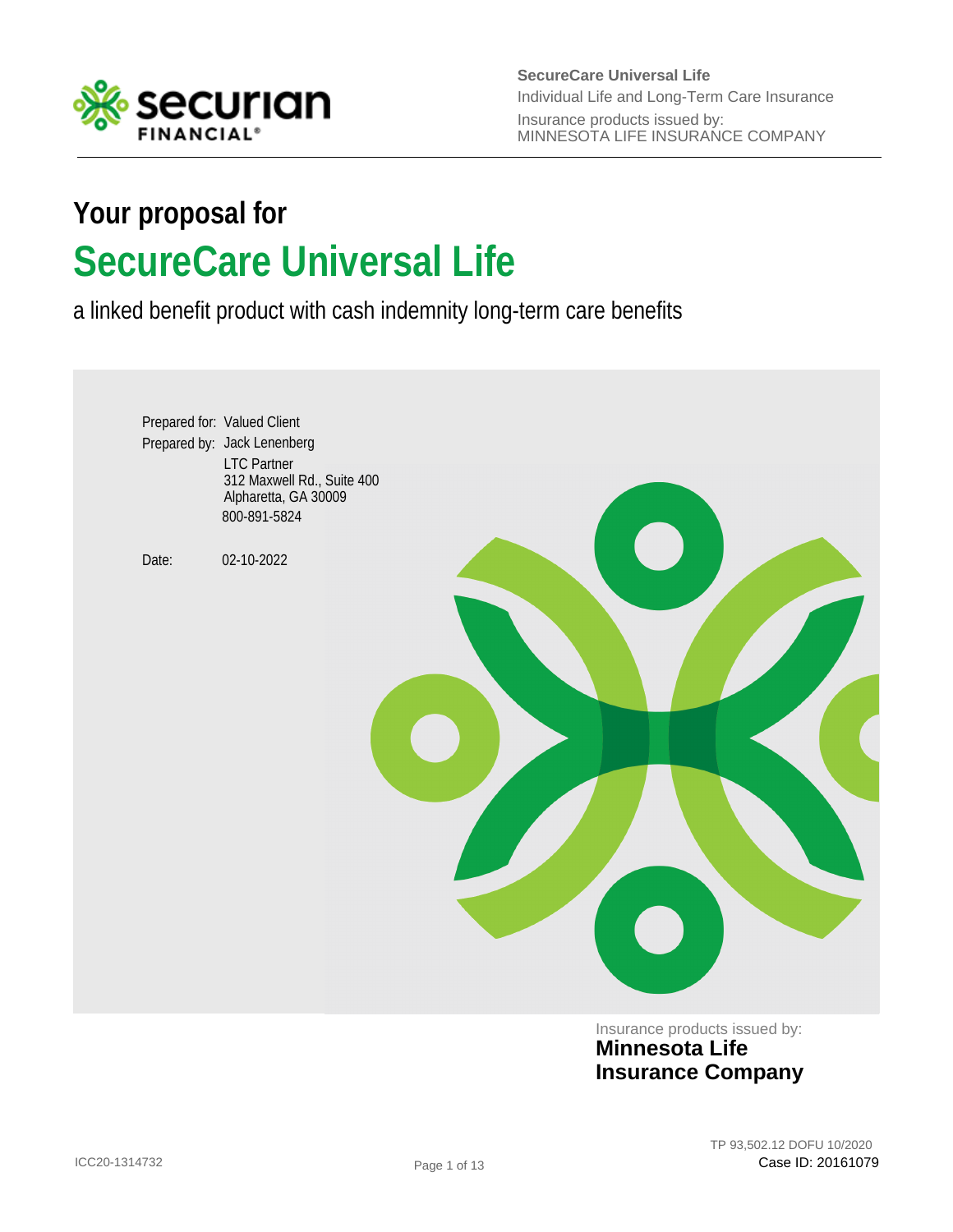

This proposal is valid only if all pages are included.

## **Important information** about your proposal

## **Thank you for considering Securian for your long-term care (LTC) planning needs.**

This proposal was customized for you based on the following information:

| <b>Proposed insured</b>                 | Valued Client, Male, age 60, Non-Tobacco Couples Discount |
|-----------------------------------------|-----------------------------------------------------------|
| <b>Premiums</b>                         | \$93,502.12 single premium paid                           |
|                                         | Face amount: \$60,110.41                                  |
|                                         | Acceleration for Long-Term Care Benefit: \$9,498.32       |
|                                         | Extension of Long-Term Care Benefits: \$6,760.54          |
|                                         | Inflation Protection: \$17,132.85                         |
| <b>Inflation Protection Option</b>      | 3% compound                                               |
| Long-term care benefit period           | Total: 6 years                                            |
|                                         | Acceleration for long-term care benefit period: 2 years   |
|                                         | Extension of long-term care benefits period: 4 years      |
| Day 1: Long-term care benefits          | Total: \$349,294.08                                       |
|                                         | Monthly: \$4,500.00                                       |
|                                         | Annual: \$54,000.00                                       |
| Age 80: Long-term care benefits         | Total: \$630,864.12                                       |
|                                         | <b>Monthly: \$8,127.50</b>                                |
|                                         | Annual: \$97,530.00                                       |
| Face amount <sup>1</sup>                | \$108,000                                                 |
| <b>Guaranteed minimum death benefit</b> | \$10,000                                                  |
| Return of premium benefit <sup>2</sup>  | \$93,502.12                                               |
| Death benefit qualification test        | <b>CVAT</b>                                               |
| Modified endowment contract (MEC)       | Yes                                                       |

<sup>1</sup> The face amount does not reflect the minimum death benefit under the code, which may provide higher death proceeds. See the death benefit column in the "Your policy's guaranteed values" section for death proceeds that include the minimum death benefit.

<sup>2</sup> Upon surrender, the policy owner will receive the surrender value proceeds. The surrender value proceeds may not equal the sum of premiums paid. Surrenders are subject to a return of premium vesting schedule. Policies that are fully vested are eligible for a full return of all premiums paid.

This is a life insurance proposal, not a contract. Any policy loans and partial surrenders will affect policy values and may require additional payments to avoid policy termination.

Please review your policy for a complete description of all policy features and benefits.

Guarantees are based on the financial strength and claims-paying ability of the issuing insurance company.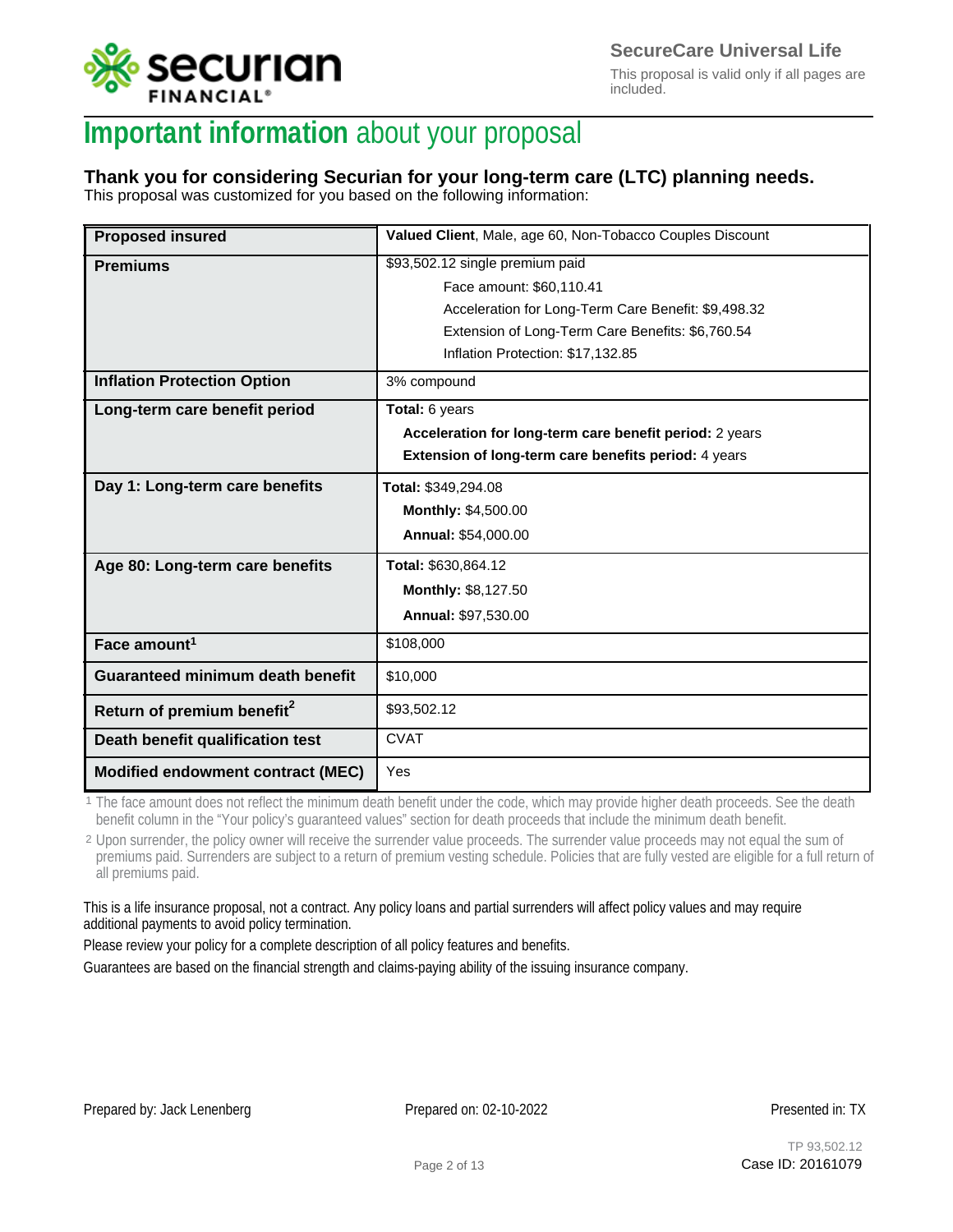

# How SecureCare works **for your benefit**

**Whatever your future holds, SecureCare guarantees you real freedom of choice.** By purchasing a SecureCare policy, you'll enjoy the following benefits:

\$93,502 single premium



- $^2$  Upon surrender, the policy owner will receive the surrender value proceeds. The surrender value proceeds may not equal the sum of premiums paid. Surrenders are subject to a return of premium vesting schedule. Policies that are fully vested are eligible for a full return of all premiums paid.
- $^{\rm 3}$  The long-term care amount may be reduced by a partial surrender and any terminal illness benefit payments. If the policy has an outstanding loan, a portion of each long-term care benefit payment will be applied to repay the loan.
- <sup>4</sup> This figure represents the death benefit we calculate taking into consideration the premium paid that is allocated to the death benefit and applicable requirements under the IRC. The amount paid will be reduced by any terminal illness benefit payments, premium due, partial surrenders, and any indebtedness.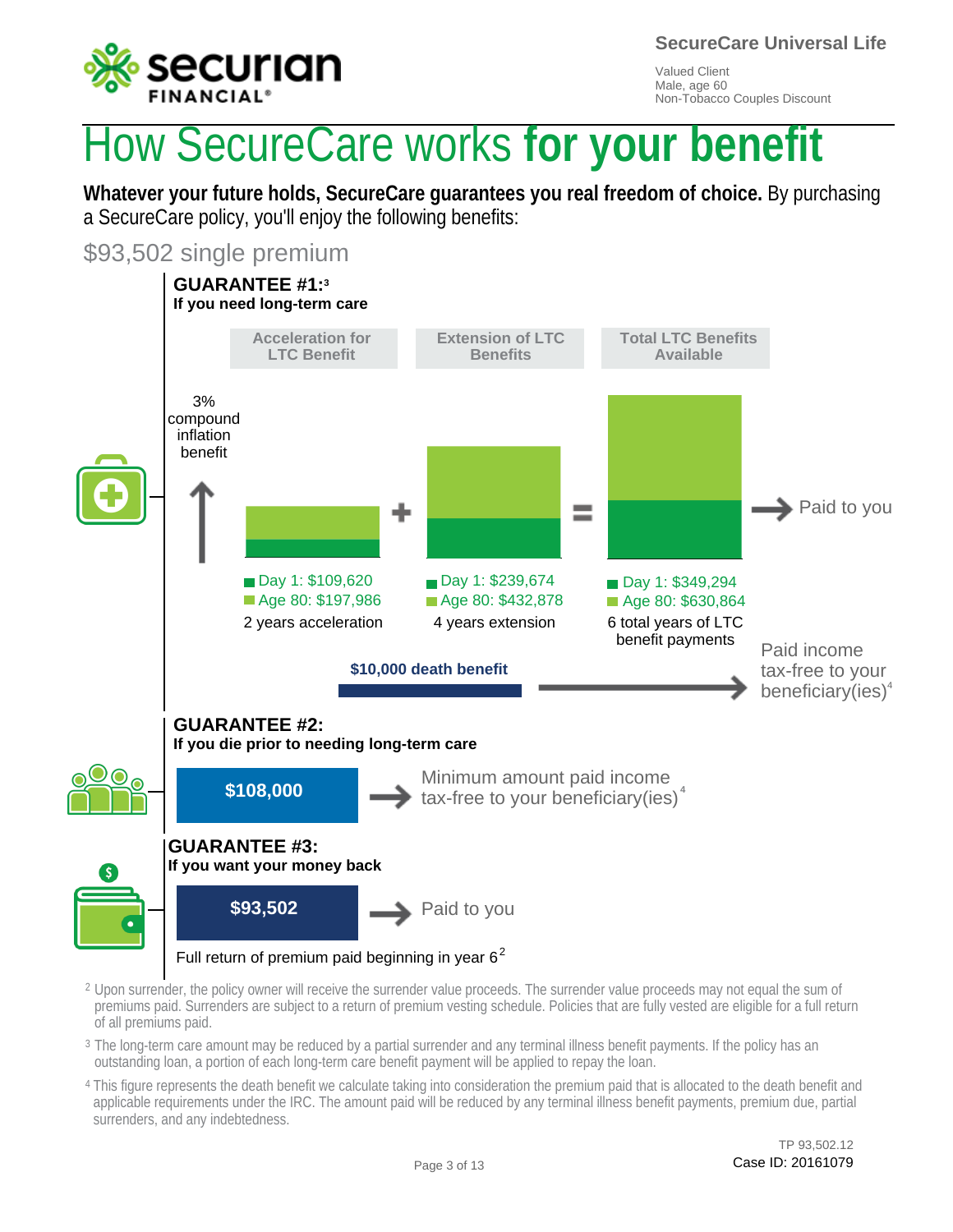



## **Secure your care** by preparing for the future today

**As you age, your chances of needing long-term care may increase. SecureCare can help protect your assets from the rising costs of long-term care expenses. By combining a permanent life insurance policy with long-term care benefits SecureCare offer guarantees, flexibility and freedom for the future.**

### **Guarantees**

SecureCare provides you<sup>5</sup> with these guarantees:

- 1. If you need long-term care, you'll receive a tax-advantaged monthly benefit to help cover expenses associated with you heed long term care, you heeling is the with your care should you become chronically ill.<sup>6</sup>
- **When you die,** your beneficiaries will receive a death benefit, even if you exhaust your entire long-term care 2. benefit.
- 3. If you want your money back, you can receive a refund of your premium if you no longer desire coverage, subject to the vesting schedule.<sup>2</sup>

### **Flexibility**

When you purchase a SecureCare policy, you can customize your coverage in several ways:

- **Initial long-term care benefit period:** Receive a monthly acceleration of your death benefit for either 2 or 3 years with the Acceleration for Long-Term Care Agreement.. •
- **Extend your benefits:** Add the Extension of Long-Term Care Benefits Agreement to your policy, which increases your benefit payments for an additional 2 or 4 years, extending your total benefits up to a maximum of 7 years.
- **Protection against rising costs:** Add the Long-Term Care Inflation Protection Agreement to help your policy benefits keep up with rising long-term care costs. Choose from several options that increase your monthly benefit by a set percentage each year.

#### **Freedom**

SecureCare's long-term care benefits can support you in a wide variety of care situations, allowing you **freedom to choose how you receive care** if you become chronically ill, including but not limited to:

- Adult day care • Informal care • Hospice • Home health care
- Benefits outside the U.S.  $^6$ • • Assisted living • Nursing home care • Household services
- Home modification • • Caregiver training • Bed reservation • Respite care

SecureCare gives you the **freedom to save or spend your benefit payments**, because it is a cash indemnity benefit. As long as you are chronically ill, you can choose to receive an amount up to your maximum monthly benefit payment - even if your expenses are less. And if you choose to receive less, the difference stays in your policy, extending your benefit period. Another advantage of a cash indemnity benefit is that you can spend your benefit amount any way you wish, without restrictions or limitations, including informal care.

 $^2$  Upon surrender, the policy owner will receive the surrender value proceeds. The surrender value proceeds may not equal the sum of premiums paid. Surrenders are subject to a return of premium vesting schedule. Policies that are fully vested are eligible for a full return of all premiums paid.

<sup>5</sup> If owner/insured are different, the death benefit will be paid upon death of the insured and the long-term care benefits will be paid upon the insured's meeting eligibility requirements.

<sup>6</sup> Subject to limitations. Please see the "Key terms and definitions" section for additional information.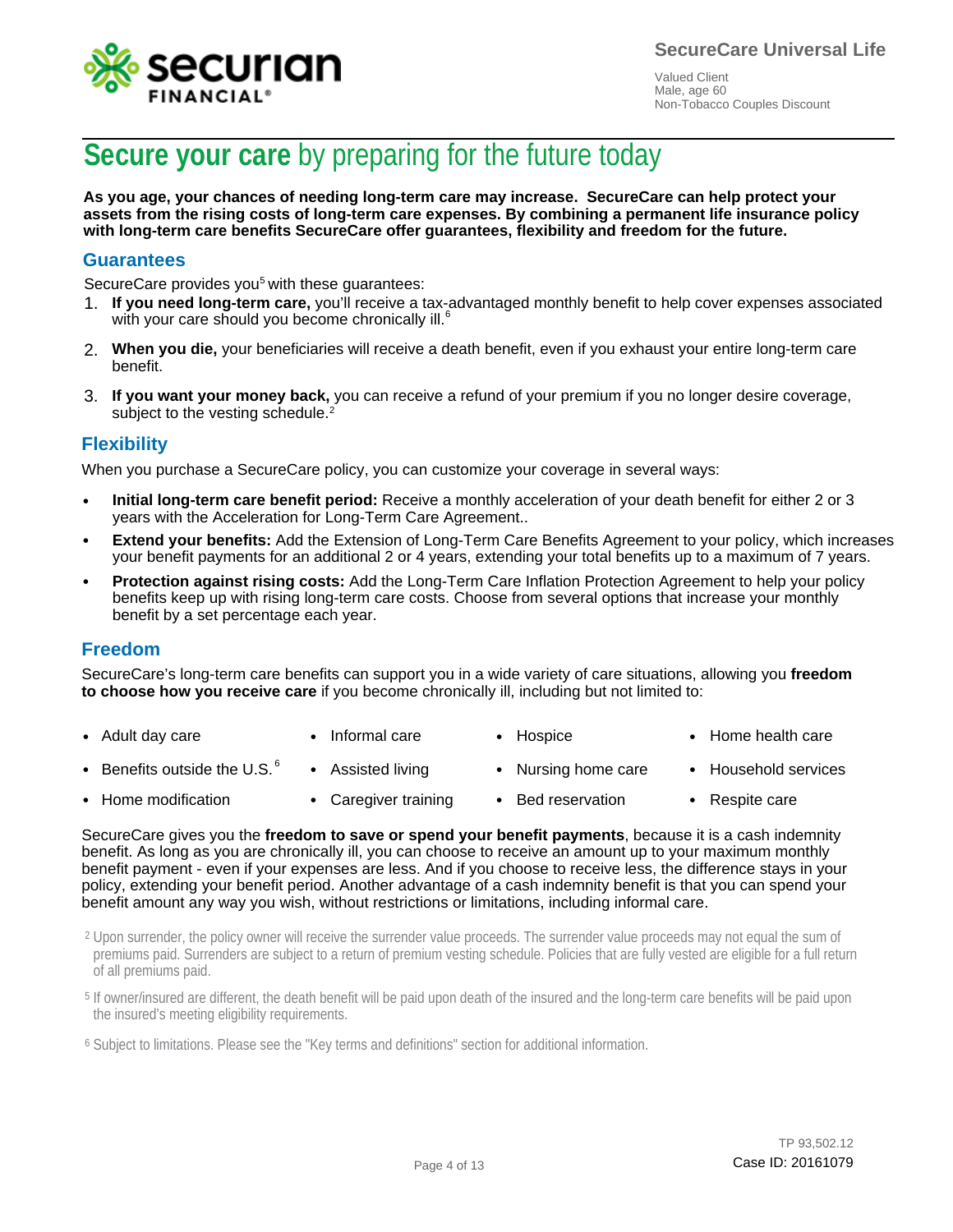

## One product. **Many benefits.**

### **Acceleration for Long-Term Care Agreement**

This agreement accelerates your death benefit and provides long-term care benefit payments for 2 or 3 years. Benefits are available if you become chronically ill while still maintaining life insurance benefits.

**In this proposal, you will receive long-term care benefit payments for 2 years.**

### **Extension of Long-Term Care Benefits Agreement**

This optional agreement extends your long-term care benefit period by 2 or 4 years.

**In this proposal, you have selected to extend your benefit duration by 4 years.**

**By selecting the Extension of Long-Term Care Benefits Agreement, you have a total of 6 years of longterm care benefit payments available.**

### **Long-Term Care Inflation Protection Agreement**

This agreement increases your long-term care benefit payments each year to help offset the rising cost of longterm care. The entire amount will be payable upon qualifying for benefits.

You have several inflation options to choose from:

• 3% Simple interest • 3% Compound interest • 5% Simple interest • 5% Compound interest

### **See how different inflation protection options can affect your monthly maximum amount**



**In this proposal, you have selected the 3% compound Inflation Protection option.**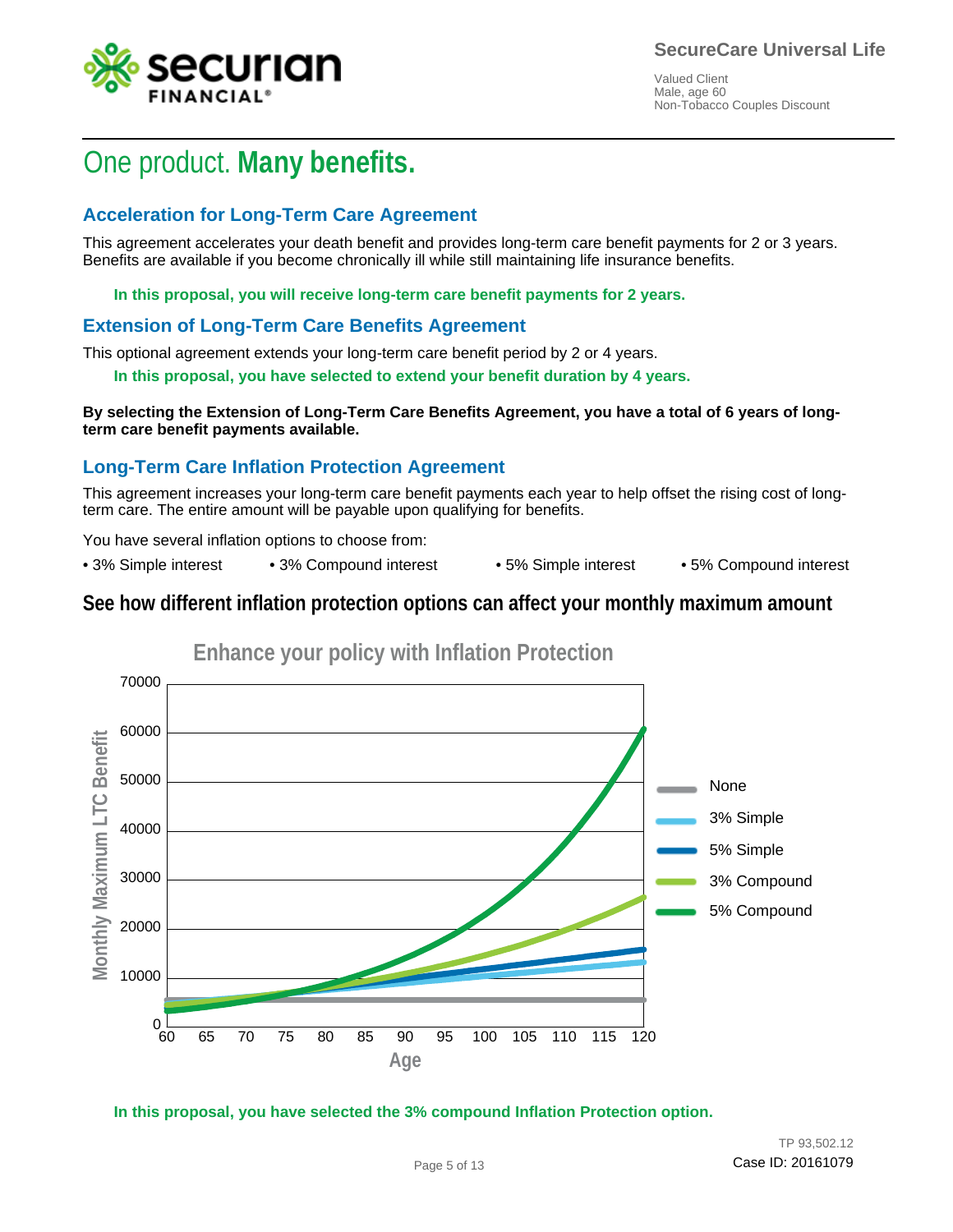

### **Return of premium**

SecureCare allows you to receive a refund of your premiums paid if you choose to surrender your policy.<sup>2</sup> Surrenders are subject to the vesting schedule shown below; therefore, the longer you maintain your Surrenders are subject to the vesting schedule shown below; therefore, the longer you maintain your policy, the greater your potential premium refund: policy, the greater your potential premium refund:

- **1-pay**
- Year 1: 80%
- Year 3: 88%
- Year 5: 96%
- Year 2: 84% Year 4: 92% Year 6+: 100%
- Year 4: 92%
- 

The return of premium benefit is only available upon full policy surrender.

### **Guaranteed minimum death benefit**

If you use all of your long-term care benefits, your beneficiaries will receive the minimum death benefit of \$10,000.

## **Taxation** of life insurance contracts

This information is a general discussion of the relevant federal tax laws. It is not intended for, nor can it be used by any taxpayer for the purpose of avoiding federal tax penalties. This information is provided to support the promotion or marketing of ideas that may benefit a taxpayer. **Taxpayers should seek the advice of their own tax and legal advisors regarding any tax and legal issues applicable to their specific circumstances.**

A policy will qualify as life insurance under Internal Revenue Code Section 7702 if it meets the Cash Value Accumulation Test.

Failure to qualify as life insurance will have adverse tax consequences.

### **Cash Value Accumulation Test**

This proposal uses the Cash Value Accumulation Test, which requires the death benefit to be sufficiently higher than the accumulation value. The ratio of death benefit to accumulation value is determined by the insured's age, gender, and underwriting class.

The Cash Value Accumulation Test does not place limits on the amount of premium that can be paid, as long as there is a minimum death benefit maintained above the contract's accumulation value.

### **Modified Endowment Contracts**

The Technical and Miscellaneous Revenue Act (TAMRA) of 1988 classifies some policies as Modified Endowment Contracts (MECs). Distributions from Modified Endowment Contracts, excluding death benefit payments, are taxed differently and may be subject to a 10% IRS penalty tax. The annual maximum premium that can be paid in order to avoid Modified Endowment Contract status in the first seven years of the policy is referred to as the "maximum non-MEC annual premium."

The federal income tax consequences of a MEC can be significant. Distributions from a MEC, including surrenders, withdrawals, policy loans, and certain assignments or transfers of ownership, are taxed to the extent of gain in the policy and may be subject to additional penalties. Generally, gain in the policy is the excess, if any, of the accumulated value, not reduced by policy debt, over the policy cost basis. Consult your tax advisor for further details.

 $2$  Upon surrender, the policy owner will receive the surrender value proceeds. The surrender value proceeds may not equal the sum of premiums paid. Surrenders are subject to a return of premium vesting schedule. Policies that are fully vested are eligible for a full return of all premiums paid.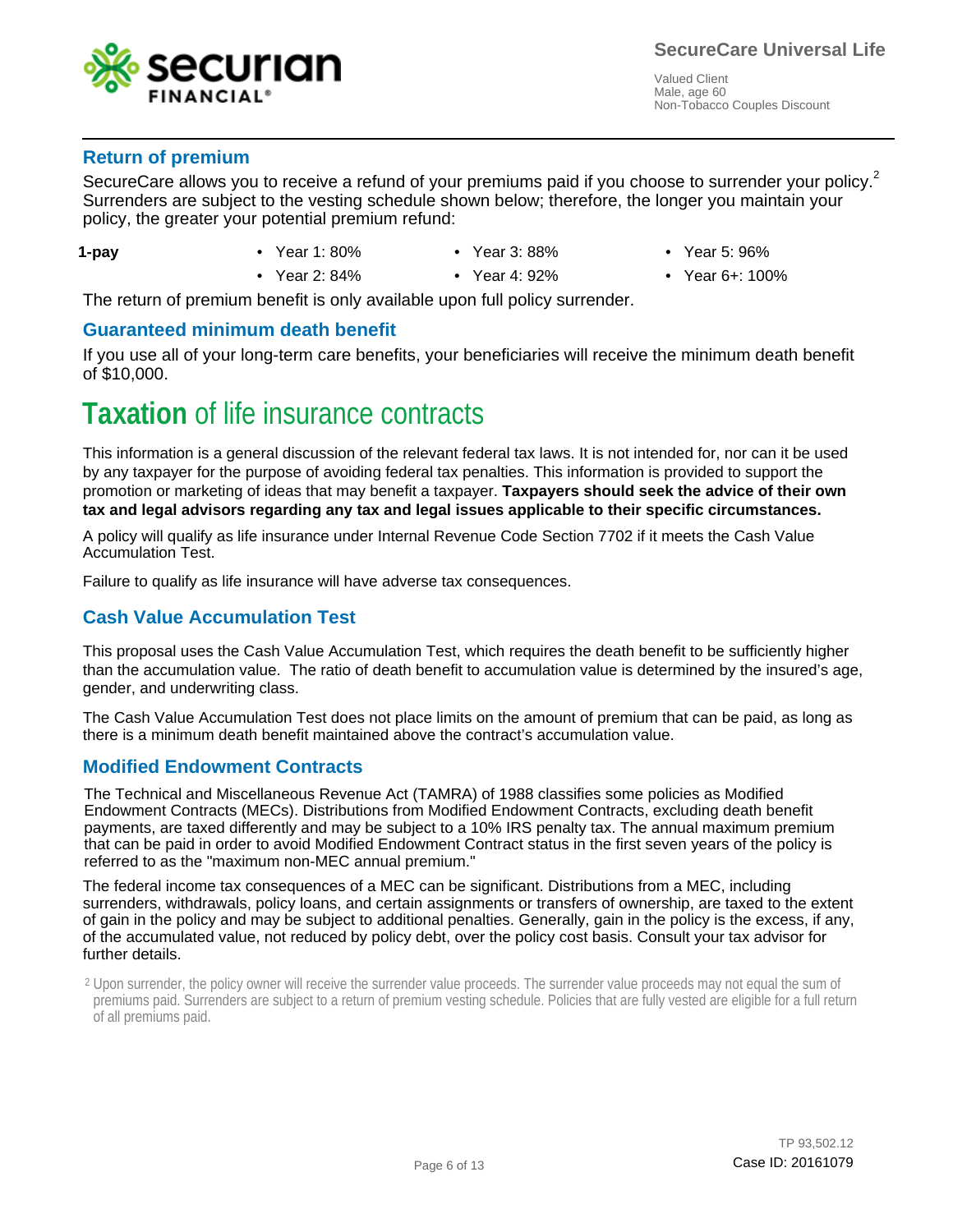



# Your policy's **guaranteed values<sup>7</sup>** Your policy's **guaranteed values**

|              |     |                   |                        |                      |              | <b>LONG-TERM CARE BENEFITS</b> |                |                                         |
|--------------|-----|-------------------|------------------------|----------------------|--------------|--------------------------------|----------------|-----------------------------------------|
|              |     |                   |                        |                      |              | Inflation option: 3% compound  |                |                                         |
| Year         | Age | Annual<br>Premium | <b>Surrender value</b> | <b>Death benefit</b> | <b>Total</b> | <b>Annual</b>                  | <b>Monthly</b> | <b>Internal Rate of</b><br>Return (IRR) |
| $\mathbf{1}$ | 60  | \$93,502          | \$74,802               | \$118,674            | \$349,294    | \$54,000                       | \$4,500        | 81.10%                                  |
| 2            | 61  | \$0               | \$78,542               | \$121,125            | \$359,773    | \$55,620                       | \$4,635        | 47.26%                                  |
| 3            | 62  | \$0               | \$82,282               | \$123,386            | \$370,566    | \$57,289                       | \$4,774        | 34.87%                                  |
| 4            | 63  | \$0               | \$86,022               | \$125,473            | \$381,683    | \$59,007                       | \$4,917        | 28.12%                                  |
| 5            | 64  | \$0               | \$89,762               | \$127,398            | \$393,134    | \$60,777                       | \$5,065        | 23.80%                                  |
|              |     |                   |                        |                      |              |                                |                |                                         |
| 6            | 65  | \$0               | \$93,502               | \$129,171            | \$404,928    | \$62,601                       | \$5,217        | 20.78%                                  |
| 7            | 66  | \$0               | \$93,502               | \$125,768            | \$417,075    | \$64,479                       | \$5,373        | 18.54%                                  |
| 8            | 67  | \$0               | \$93,502               | \$122,494            | \$429,588    | \$66,413                       | \$5,534        | 16.81%                                  |
| 9            | 68  | \$0               | \$93,502               | \$119,343            | \$442,475    | \$68,406                       | \$5,700        | 15.43%                                  |
| 10           | 69  | \$0               | \$93,502               | \$116,315            | \$455,749    | \$70,458                       | \$5,871        | 14.31%                                  |
|              |     |                   |                        |                      |              |                                |                |                                         |
| 11           | 70  | \$0               | \$93,502               | \$113,413            | \$469,422    | \$72,571                       | \$6,048        | 13.37%                                  |
| 12           | 71  | \$0               | \$93,502               | \$110,638            | \$483,505    | \$74,749                       | \$6,229        | 12.58%                                  |
| 13           | 72  | \$0               | \$93,502               | \$108,000            | \$498,010    | \$76,991                       | \$6,416        | 11.90%                                  |
| 14           | 73  | \$0               | \$93,502               | \$108,000            | \$512,950    | \$79,301                       | \$6,608        | 11.31%                                  |
| 15           | 74  | \$0               | \$93,502               | \$108,000            | \$528,339    | \$81,680                       | \$6,807        | 10.80%                                  |
|              |     |                   |                        |                      |              |                                |                |                                         |
| 16           | 75  | \$0               | \$93,502               | \$108,000            | \$544,189    | \$84,130                       | \$7,011        | 10.34%                                  |
| 17           | 76  | \$0               | \$93,502               | \$108,000            | \$560,515    | \$86,654                       | \$7,221        | 9.94%                                   |
| 18           | 77  | \$0               | \$93,502               | \$108,000            | \$577,330    | \$89,254                       | \$7,438        | 9.58%                                   |
| 19           | 78  | \$0               | \$93,502               | \$108,000            | \$594,650    | \$91,931                       | \$7,661        | 9.25%                                   |
| 20           | 79  | \$0               | \$93,502               | \$108,000            | \$612,489    | \$94,689                       | \$7,891        | 8.95%                                   |
|              |     |                   |                        |                      |              |                                |                |                                         |
| 21           | 80  | \$0               | \$93,502               | \$108,000            | \$630,864    | \$97,530                       | \$8,128        | 8.69%                                   |
| 22           | 81  | \$0               | \$93,502               | \$108,000            | \$649,790    | \$100,456                      | \$8,371        | 8.44%                                   |
| 23           | 82  | \$0               | \$93,502               | \$108,000            | \$669,284    | \$103,470                      | \$8,622        | 8.22%                                   |
| 24           | 83  | \$0               | \$93,502               | \$108,000            | \$689,362    | \$106,574                      | \$8,881        | 8.01%                                   |
| 25           | 84  | \$0               | \$93,502               | \$108,000            | \$710,043    | \$109,771                      | \$9,148        | 7.82%                                   |
|              |     |                   |                        |                      |              |                                |                |                                         |
| 26           | 85  | \$0               | \$93,502               | \$108,000            | \$731,344    | \$113,064                      | \$9,422        | 7.64%                                   |
| 27           | 86  | \$0               | \$93,502               | \$108,000            | \$753,285    | \$116,456                      | \$9,705        | 7.48%                                   |
| 28           | 87  | $$0$              | \$93,502               | \$108,000            | \$775,883    | \$119,950                      | \$9,996        | 7.32%                                   |
| 29           | 88  | \$0               | \$93,502               | \$108,000            | \$799,160    | \$123,548                      | \$10,296       | 7.18%                                   |
| $30\,$       | 89  | $$0$              | \$93,502               | \$108,000            | \$823,134    | \$127,255                      | \$10,605       | 7.05%                                   |

Surrender value and death benefit columns reflect end-of-year values. Age and long-term care benefits reflect beginning-of-year values.

<sup>7</sup> If all required premiums are not paid, the guarantees will be adjusted.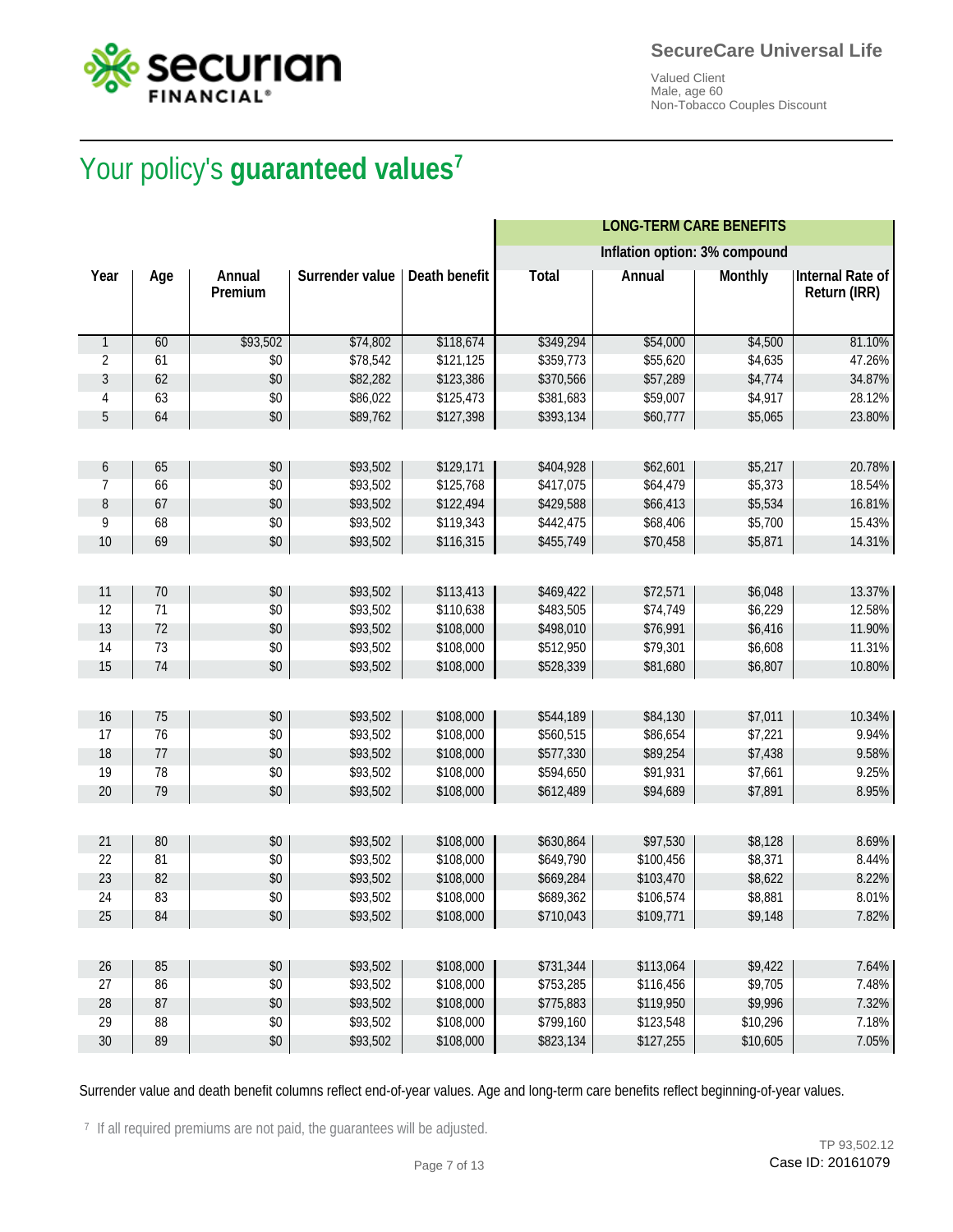



# Your policy's **guaranteed values<sup>7</sup>** Your policy's **guaranteed values**

|      |     |                   |                 |               |              | <b>LONG-TERM CARE BENEFITS</b> |                |                                  |
|------|-----|-------------------|-----------------|---------------|--------------|--------------------------------|----------------|----------------------------------|
|      |     |                   |                 |               |              | Inflation option: 3% compound  |                |                                  |
| Year | Age | Annual<br>Premium | Surrender value | Death benefit | <b>Total</b> | Annual                         | <b>Monthly</b> | Internal Rate of<br>Return (IRR) |
| 31   | 90  | \$0               | \$93,634        | \$108,000     | \$847,828    | \$131,072                      | \$10,923       | 6.92%                            |
| 32   | 91  | \$0               | \$94,419        | \$108,000     | \$873,263    | \$135,004                      | \$11,250       | 6.80%                            |
| 33   | 92  | \$0               | \$95,129        | \$108,000     | \$899,461    | \$139,054                      | \$11,588       | 6.69%                            |
| 34   | 93  | \$0               | \$95,784        | \$108,000     | \$926,445    | \$143,226                      | \$11,936       | 6.59%                            |
| 35   | 94  | \$0               | \$96,416        | \$108,000     | \$954,238    | \$147,523                      | \$12,294       | 6.49%                            |
|      |     |                   |                 |               |              |                                |                |                                  |
| 36   | 95  | \$0               | \$97,030        | \$108,000     | \$982,866    | \$151,949                      | \$12,662       | 6.39%                            |
| 37   | 96  | \$0               | \$97,610        | \$108,000     | \$1,012,352  | \$156,507                      | \$13,042       | 6.31%                            |
| 38   | 97  | \$0               | \$98,152        | \$108,000     | \$1,042,722  | \$161,202                      | \$13,434       | 6.22%                            |
| 39   | 98  | \$0               | \$98,648        | \$108,000     | \$1,074,004  | \$166,038                      | \$13,837       | 6.14%                            |
| 40   | 99  | \$0               | \$99,093        | \$108,000     | \$1,106,224  | \$171,019                      | \$14,252       | 6.07%                            |
|      |     |                   |                 |               |              |                                |                |                                  |
| 41   | 100 | \$0               | \$99,491        | \$108,000     | \$1,139,411  | \$176,150                      | \$14,679       | 5.99%                            |
| 42   | 101 | \$0               | \$99,852        | \$108,000     | \$1,173,593  | \$181,435                      | \$15,120       | 5.92%                            |
| 43   | 102 | \$0               | \$100,179       | \$108,000     | \$1,208,801  | \$186,878                      | \$15,573       | 5.86%                            |
| 44   | 103 | \$0               | \$100,478       | \$108,000     | \$1,245,065  | \$192,484                      | \$16,040       | 5.79%                            |
| 45   | 104 | \$0               | \$100,760       | \$108,000     | \$1,282,417  | \$198,258                      | \$16,522       | 5.73%                            |
|      |     |                   |                 |               |              |                                |                |                                  |
| 46   | 105 | \$0               | \$101,050       | \$108,000     | \$1,320,889  | \$204,206                      | \$17,017       | 5.68%                            |
| 47   | 106 | \$0               | \$101,356       | \$108,000     | \$1,360,516  | \$210,332                      | \$17,528       | 5.62%                            |
| 48   | 107 | \$0               | \$101,650       | \$108,000     | \$1,401,332  | \$216,642                      | \$18,054       | 5.57%                            |
| 49   | 108 | \$0               | \$101,932       | \$108,000     | \$1,443,372  | \$223,142                      | \$18,595       | 5.52%                            |
| 50   | 109 | \$0               | \$102,202       | \$108,000     | \$1,486,673  | \$229,836                      | \$19,153       | 5.47%                            |
|      |     |                   |                 |               |              |                                |                |                                  |
| 51   | 110 | \$0               | \$102,462       | \$108,000     | \$1,531,273  | \$236,731                      | \$19,728       | 5.42%                            |
| 52   | 111 | \$0               | \$102,711       | \$108,000     | \$1,577,211  | \$243,833                      | \$20,319       | 5.37%                            |
| 53   | 112 | \$0               | \$102,949       | \$108,000     | \$1,624,527  | \$251,148                      | \$20,929       | 5.33%                            |
| 54   | 113 | \$0               | \$103,177       | \$108,000     | \$1,673,263  | \$258,682                      | \$21,557       | 5.29%                            |
| 55   | 114 | $\$0$             | \$103,396       | \$108,000     | \$1,723,461  | \$266,443                      | \$22,204       | 5.25%                            |
|      |     |                   |                 |               |              |                                |                |                                  |
| 56   | 115 | \$0               | \$103,604       | \$108,000     | \$1,775,165  | \$274,436                      | \$22,870       | 5.21%                            |
| 57   | 116 | $$0$$             | \$103,804       | \$108,000     | \$1,828,420  | \$282,669                      | \$23,556       | 5.17%                            |
| 58   | 117 | \$0               | \$103,994       | \$108,000     | \$1,883,272  | \$291,149                      | \$24,262       | 5.13%                            |
| 59   | 118 | \$0               | \$104,175       | \$108,000     | \$1,939,770  | \$299,884                      | \$24,990       | 5.10%                            |
| 60   | 119 | \$0               | \$104,348       | \$108,000     | \$1,997,964  | \$308,880                      | \$25,740       | 5.06%                            |

Surrender value and death benefit columns reflect end-of-year values. Age and long-term care benefits reflect beginning-of-year values.

<sup>7</sup> If all required premiums are not paid, the guarantees will be adjusted.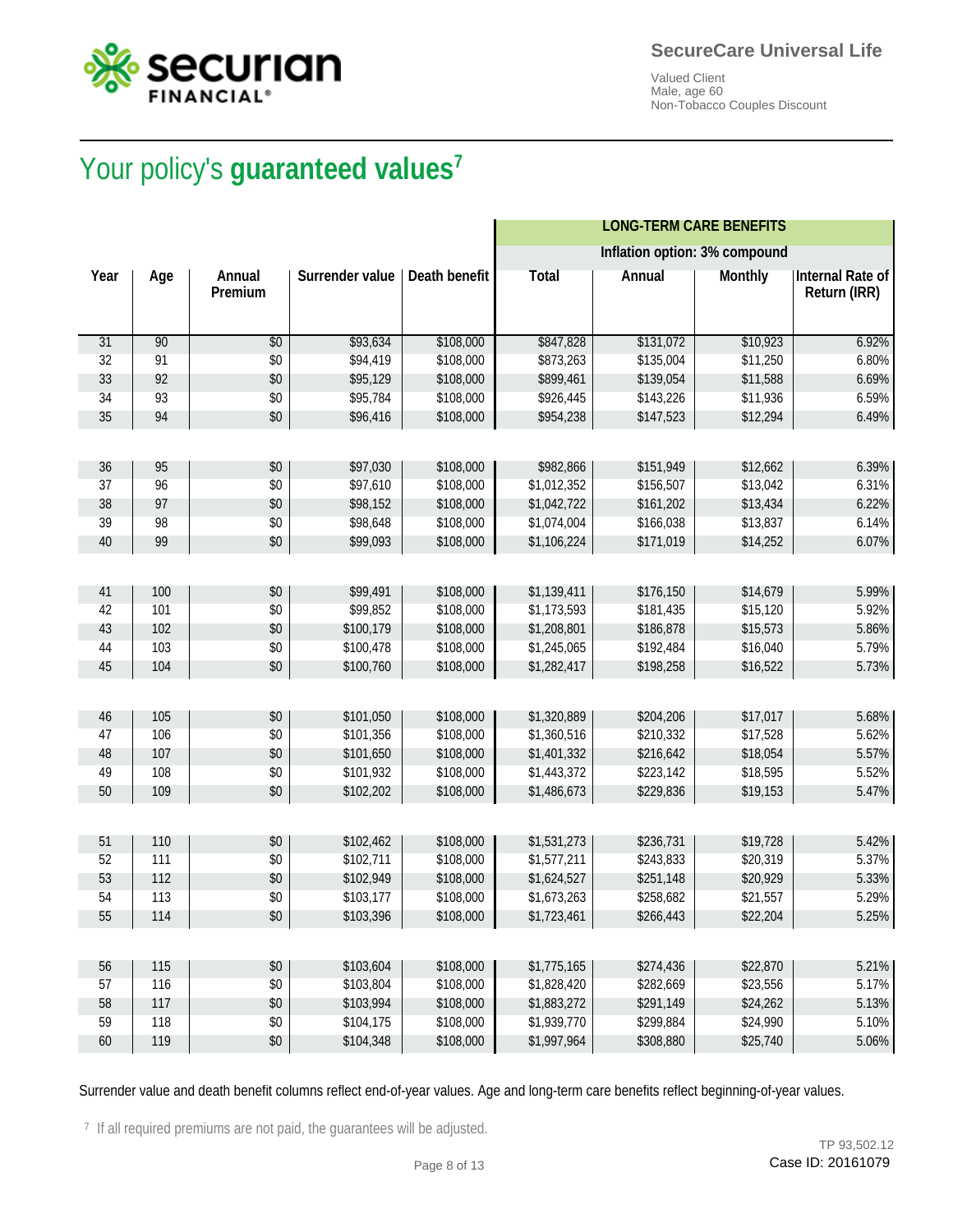

# Your policy's **guaranteed values<sup>7</sup>** Your policy's **guaranteed values**

#### **LONG-TERM CARE BENEFITS**

|      |     |                          |                        |                        |             | Inflation option: 3% compound |          |                                         |
|------|-----|--------------------------|------------------------|------------------------|-------------|-------------------------------|----------|-----------------------------------------|
| Year | Age | Annual<br><b>Premium</b> | <b>Surrender value</b> | <b>Death benefit I</b> | Total       | Annual                        | Monthly  | Internal Rate of<br><b>Return (IRR)</b> |
| 61   | 120 | \$0                      | \$108,000              | \$108,000              | \$2,057,902 | \$318.147                     | \$26,512 | 5.03%                                   |

Surrender value and death benefit columns reflect end-of-year values. Age and long-term care benefits reflect beginning-of-year values.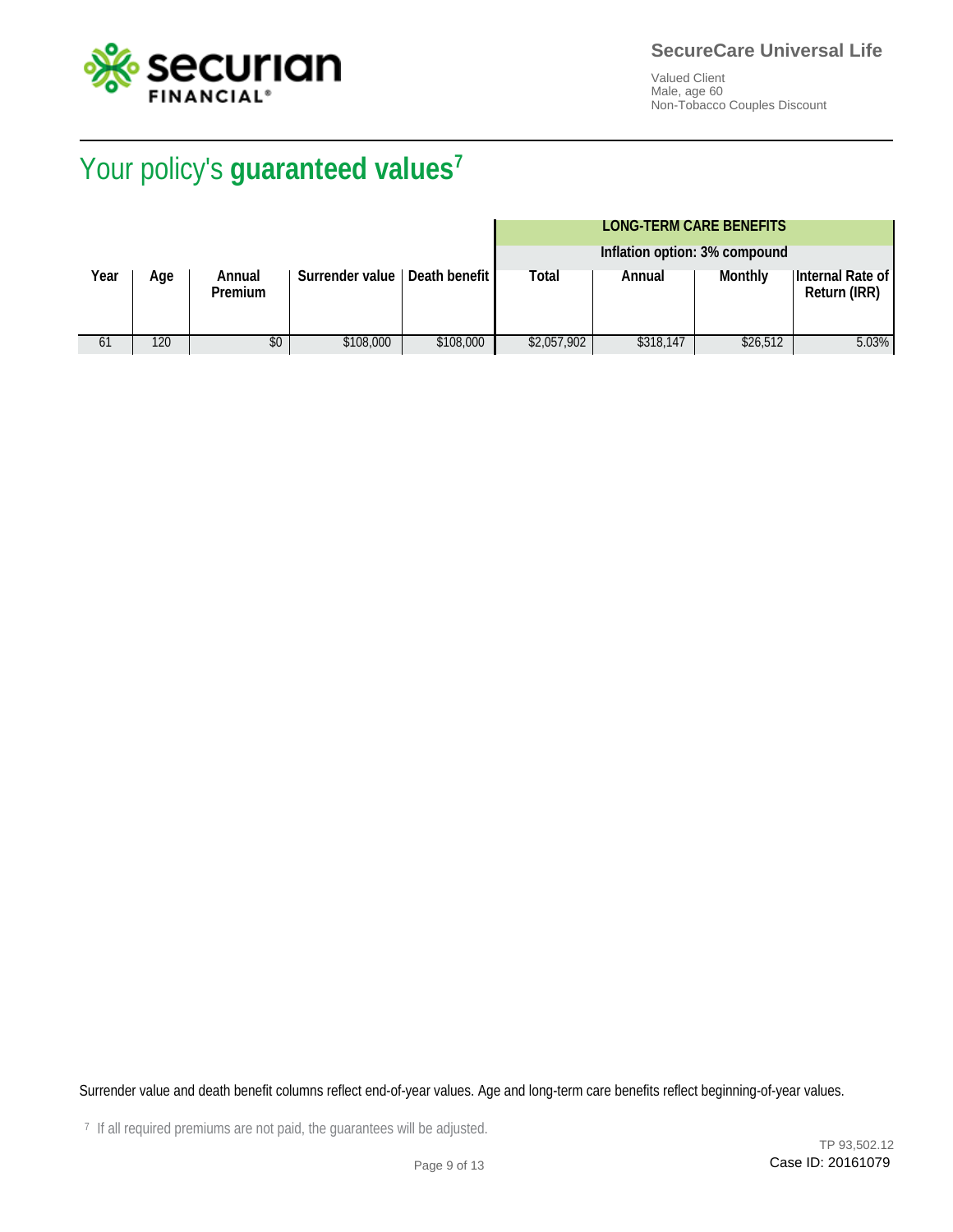

# **Quick quote**

This page shows all possible policy options and values based on a \$93,502 single premium.

## **All values and benefits are guaranteed<sup>7</sup> All values and benefits are guaranteed**

| Long-Term      | Inflation                | <b>Face Amount</b>     | Day $1:$           | Day 1:           | Age 80:            | Age 80:                | <b>Total LTC</b> |
|----------------|--------------------------|------------------------|--------------------|------------------|--------------------|------------------------|------------------|
| Care (LTC)     | <b>Option</b>            |                        | <b>Maximum</b>     | <b>Total LTC</b> | <b>Maximum</b>     | <b>Total LTC</b>       | <b>Crossover</b> |
| <b>Benefit</b> |                          |                        | <b>LTC Monthly</b> | <b>Benefit</b>   | <b>LTC Monthly</b> | <b>Benefit</b>         | Age 8            |
| <b>Period</b>  |                          |                        | <b>Benefit</b>     |                  | <b>Benefit</b>     |                        |                  |
| 2 years        | None                     | \$145,071              | \$6,045            | \$145,071        | \$6,045            | \$145,071              | N/A              |
| 2 years        | 3% Simple                | \$128,791              | \$5,366            | \$130,723        | \$8,586            | \$207,998              | 64               |
| 2 years        | 3% Compound              | \$127,259              | \$5,302            | \$129,168        | \$9,577            | \$233,292              | 64               |
| 2 years        | 5% Simple                | \$125,818              | \$5,242            | \$128,964        | \$10,485           | \$254,781              | 63               |
| 2 years        | 5% Compound              | \$87,255               | \$3,636            | \$89,436         | \$9,646            | \$237,301              | 70               |
|                |                          |                        |                    |                  |                    |                        |                  |
| 3 years        | None                     | \$145,799              | \$4,050            | \$145,799        | \$4,050            | \$145,799              | N/A              |
| 3 years        | 3% Simple                | \$132,305              | \$3,675            | \$136,274        | \$5,880            | \$215,657              | 63               |
| 3 years        | 3% Compound              | \$124,164              | \$3,449            | \$127,926        | \$6,229            | \$231,049              | 65               |
| 3 years        | 5% Simple                | \$116,507              | \$3,236            | \$122,332        | \$6,473            | \$238,839              | 65               |
| 3 years        | 5% Compound              | \$78,288               | \$2,175            | \$82,268         | \$5,770            | \$218,281              | 72               |
|                |                          |                        |                    |                  |                    |                        |                  |
| 4 years        | None                     | \$135,706              | \$5,654            | \$271,411        | \$5,654            | \$271,411              | N/A              |
| 4 years        | 3% Simple                | \$116,144              | \$4,839            | \$242,742        | \$7,743            | \$382,116              | 65               |
| 4 years        | 3% Compound              | \$111,583              | \$4,649            | \$233,411        | \$8,397            | \$421,566              | 66               |
| 4 years        | 5% Simple                | \$107,292              | \$4,471            | \$230,678        | \$8,941            | \$445,262              | 64               |
| 4 years        | 5% Compound              | \$79,054               | \$3,294            | \$170,366        | \$8,740            | \$452,033              | 70               |
|                |                          |                        |                    |                  |                    |                        |                  |
|                | None                     |                        | \$3,930            | \$235,819        | \$3,930            | \$235,819              | N/A              |
| 5 years        | 3% Simple                | \$141,491              | \$3,307            | \$210,327        | \$5,291            | \$329,381              | 65               |
| 5 years        | 3% Compound              | \$119,053              | \$3,139            | \$199,971        | \$5,669            |                        | 66               |
| 5 years        | 5% Simple                | \$112,996<br>\$107,299 | \$2,981            | \$196,714        | \$5,961            | \$361,169<br>\$375,545 | 65               |
| 5 years        | 5% Compound              | \$78,262               | \$2,174            | \$144,148        | \$5,768            | \$382,468              | $71\,$           |
| 5 years        |                          |                        |                    |                  |                    |                        |                  |
|                |                          |                        |                    |                  |                    |                        |                  |
| 6 years        | None                     | \$132,229              | \$5,510            | \$396,687        | \$5,510            | \$396,687              | N/A              |
| 6 years        | 3% Simple                | \$113,801              | \$4,742            | \$367,009        | \$7,587            | \$571,852              | 63<br>65         |
| 6 years        | 3% Compound<br>5% Simple | \$108,000              | \$4,500            | \$349,294        | \$8,128<br>\$7,929 | \$630,864              | 66               |
| 6 years        |                          | \$95,148               | \$3,964            | \$321,123        |                    | \$606,566              |                  |
| 6 years        | 5% Compound              | \$78,263               | \$3,261            | \$266,170        | \$8,652            | \$706,229              | 69               |
|                |                          |                        |                    |                  |                    |                        |                  |
| 7 years        | None                     | \$139,964              | \$3,888            | \$326,583        | \$3,888            | \$326,583              | N/A              |
| 7 years        | 3% Simple                | \$108,789              | \$3,022            | \$276,687        | \$4,835            | \$428,991              | 67               |
| 7 years        | 3% Compound              | \$101,541              | \$2,821            | \$259,352        | \$5,094            | \$468,419              | 68               |
| 7 years        | 5% Simple                | \$94,724               | \$2,631            | \$254,175        | \$5,262            | \$475,197              | 67               |
| 7 years        | 5% Compound              | \$78,262               | \$2,174            | \$212,402        | \$5,768            | \$563,565              | 69               |

<sup>7</sup> If all required premiums are not paid, the guarantees will be adjusted.

<sup>8</sup> The age at which the total LTC amount with the indicated inflation option exceeds the total LTC amount with no inflation option.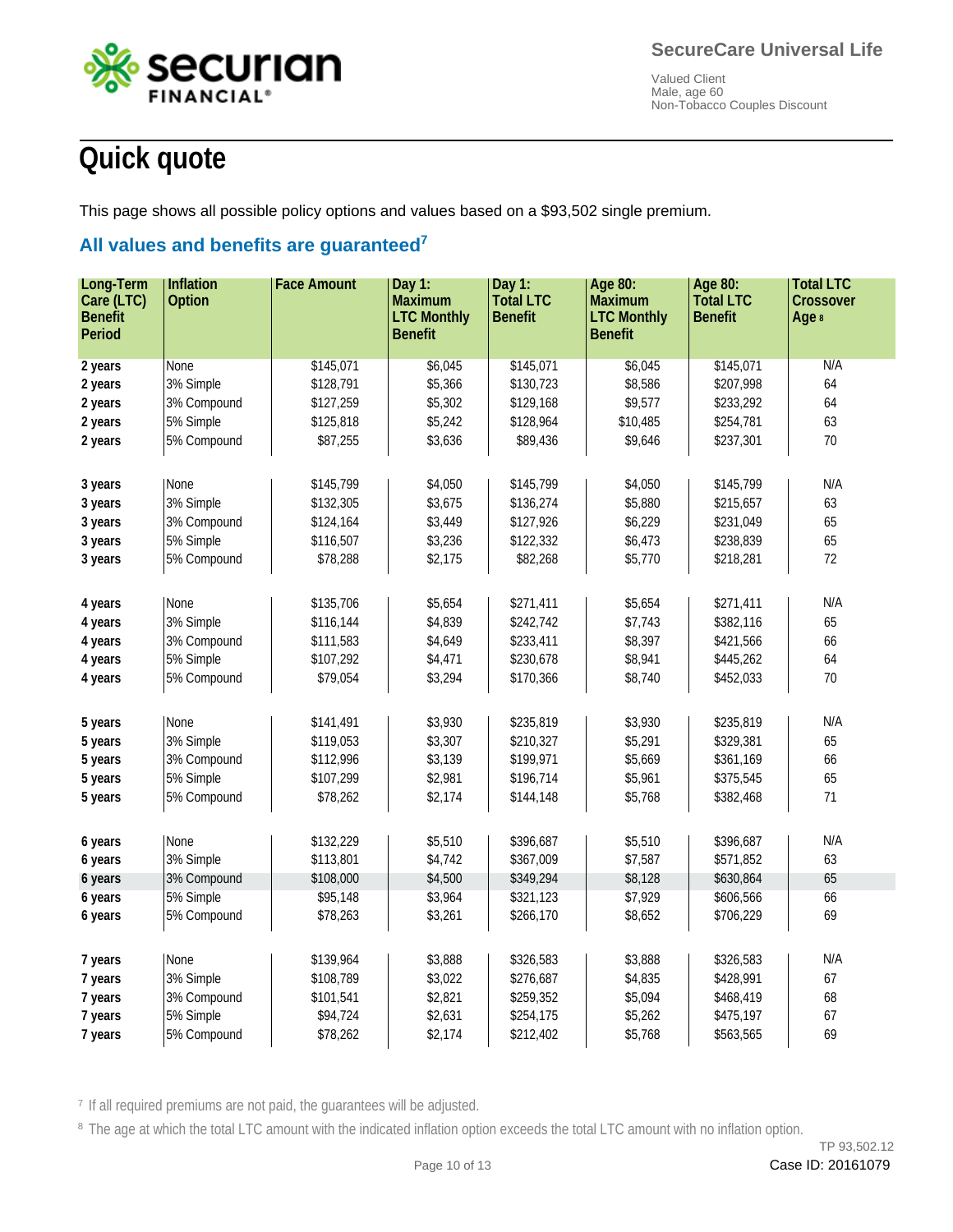

# **Key terms** and definitions

| <b>Accumulation value</b>                                     | The sum of the amounts in the fixed account and the loan account. When premiums are paid, the balance, after premium<br>charges are deducted, goes into the policy's accumulation value. The accumulation value grows as interest is credited to<br>the policy. Once each month, administrative and insurance charges are deducted from the accumulation value. Partial<br>surrenders also reduce the accumulation value. |
|---------------------------------------------------------------|---------------------------------------------------------------------------------------------------------------------------------------------------------------------------------------------------------------------------------------------------------------------------------------------------------------------------------------------------------------------------------------------------------------------------|
| Age                                                           | The insured's issue age plus the number of complete policy years elapsed.                                                                                                                                                                                                                                                                                                                                                 |
| Benefits outside the U.S.                                     | Qualified long-term care services prescribed outside of the United States, its territories or possessions are limited to the<br>non-United States monthly benefit limit. If the insured returns to the United States, the non-United States monthly benefit<br>limit will no longer apply.                                                                                                                                |
| <b>Chronically ill</b>                                        | To be considered a "chronically ill individual," a licensed health care practitioner must certify within the preceding 12-month<br>period that the insured:                                                                                                                                                                                                                                                               |
|                                                               | 1. Is unable to perform, without substantial assistance from another person, at least two activities of daily living<br>(bathing, getting dressed, eating, continence, toileting, transferring) due to a loss of functional capacity for a<br>period of at least 90 days; OR                                                                                                                                              |
|                                                               | 2. Requires substantial supervision to protect the insured from threats to health and safety due to severe<br>cognitive impairment.                                                                                                                                                                                                                                                                                       |
| <b>Death benefit</b>                                          | On the date of the insured's death, the death benefit for this policy is equal to the greater of:<br>1. The face amount                                                                                                                                                                                                                                                                                                   |
|                                                               | 2. The minimum death benefit required for this policy to be qualified as life insurance under Code Section 7702.                                                                                                                                                                                                                                                                                                          |
| <b>Face amount</b>                                            | The amount you specify at issue. The face amount is used to determine the death benefit and amount of long-term care                                                                                                                                                                                                                                                                                                      |
|                                                               | benefits available under this policy and attached riders.                                                                                                                                                                                                                                                                                                                                                                 |
| Total long-term care benefit<br>Internal Rate of Return (IRR) | The rate of return that must be earned on the illustrated premium outlay on an after-tax basis in order to equal the<br>quaranteed policy values.                                                                                                                                                                                                                                                                         |
| Long-term care benefit                                        | Eligibility requirements include:                                                                                                                                                                                                                                                                                                                                                                                         |
| eligibility requirements                                      | 1. The insured must be certified as a chronically ill individual; and                                                                                                                                                                                                                                                                                                                                                     |
|                                                               | 2. The insured must be prescribed qualified long-term services under the Acceleration for Long-Term Care<br>Agreement, which are specified in a plan of care; and                                                                                                                                                                                                                                                         |
|                                                               | 3. The plan of care must be submitted to Minnesota Life; and                                                                                                                                                                                                                                                                                                                                                              |
|                                                               | 4. The elimination period must be satisfied; and                                                                                                                                                                                                                                                                                                                                                                          |
|                                                               | 5. The Acceleration for Long-Term Care Agreement must be in force.                                                                                                                                                                                                                                                                                                                                                        |
| Long-term care benefits<br>(total, annual, monthly)           | The amount available to you if you become chronically ill.                                                                                                                                                                                                                                                                                                                                                                |
| Long-term care benefit period                                 | The total period of time your long-term care benefits will be paid under your policy if the maximum benefit amount is taken<br>each month.                                                                                                                                                                                                                                                                                |
| Premium                                                       | The amount of money you intend to pay. Payment due date is listed on your statement. Your grace period for premium<br>payments is 61 days.                                                                                                                                                                                                                                                                                |
| <b>Return of premium</b>                                      | Upon surrender, you will receive the greater of the surrender value proceeds. The surrender value proceeds may not equal<br>the sum of premiums paid. Surrenders are subject to a return of premium vesting schedule. Policies that have satisfied the<br>vesting schedule are eligible for a full return of all premiums paid.                                                                                           |
| Return of premium value                                       | The return of premium value is equal to:                                                                                                                                                                                                                                                                                                                                                                                  |
|                                                               | 1. the cumulative premium paid for this policy minus the cumulative amount of any partial surrenders; multiplied by<br>2. the return of premium vesting schedule percentage as shown on the policy data pages.                                                                                                                                                                                                            |
| Surrender value proceeds                                      | The amount payable to the owner when the policy is surrendered equal to the greatest of $(1)$ , $(2)$ , $(3)$ or $(4)$ , where:                                                                                                                                                                                                                                                                                           |
|                                                               | 1. the accumulation value minus any unpaid policy charges which we assess against the accumulation value; minus any<br>death benefit that has been accelerated; minus any indebtedness; minus the surrender charge, if applicable                                                                                                                                                                                         |
|                                                               | 2. the guaranteed cash value; minus any death benefit that has been accelerated; minus any indebtedness                                                                                                                                                                                                                                                                                                                   |
|                                                               | 3. the return of premium value; plus any return of premium value provided by any optional agreements; minus any death<br>benefit that has been accelerated; minus any indebtedness                                                                                                                                                                                                                                        |
|                                                               | 4. is zero.                                                                                                                                                                                                                                                                                                                                                                                                               |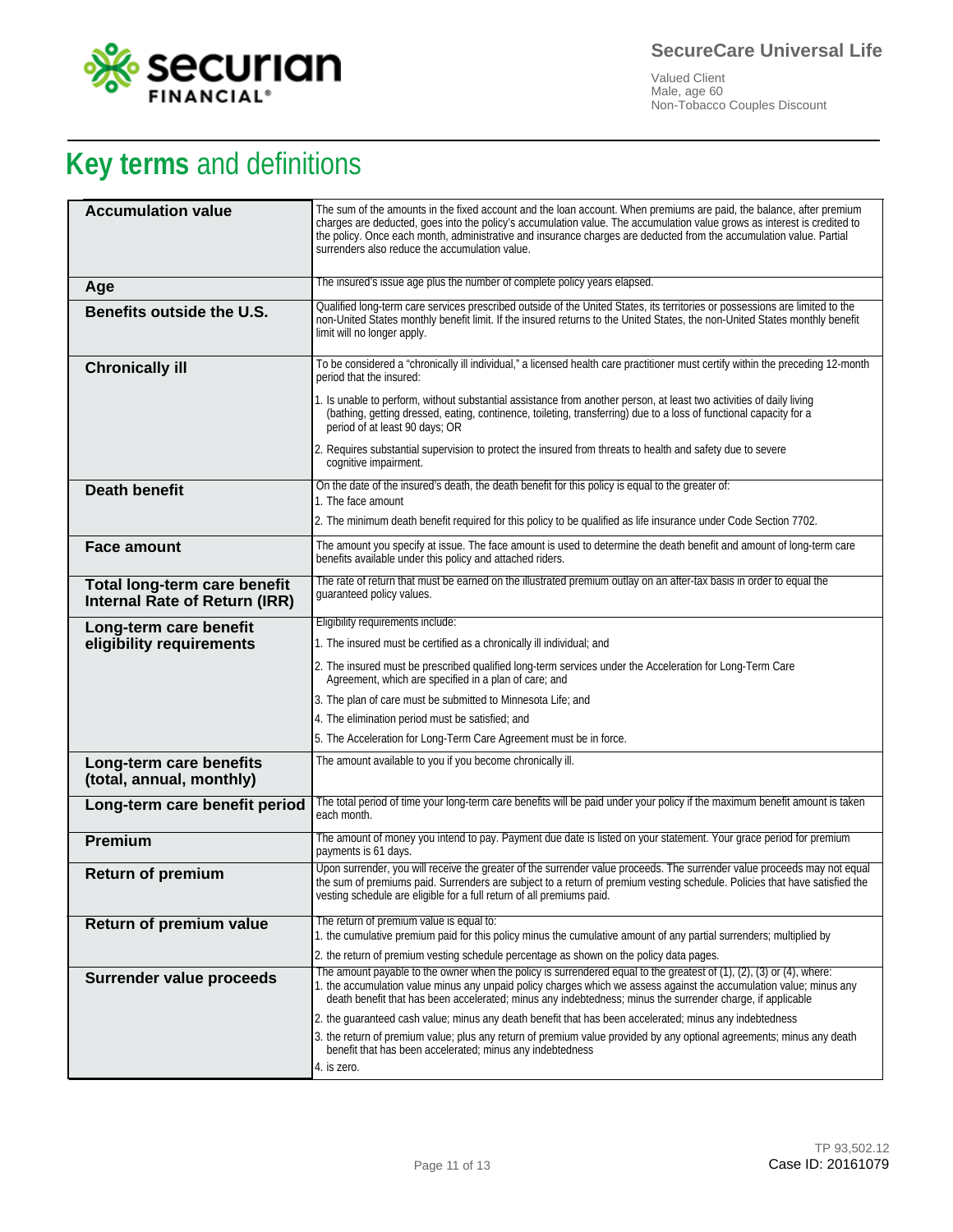

**SecureCare Universal Life**

Valued Client Male, age 60 Non-Tobacco Couples Discount

This is a hypothetical proposal based upon information provided by you (the customer) or your financial professional. Securian Financial Group and its affiliates are not responsible for the accuracy of the information provided. The proposal and related materials should not be considered investment advice by Securian or a recommendation to engage in (or refrain from) a particular course of action. If you are looking for investment advice or recommendations, please contact your financial professional.

Insurance policy guarantees are subject to the financial strength and claimspaying ability of the issuing insurance company.

Please keep in mind that the primary reason to purchase a life insurance product is the death benefit.

The purpose of this material is the solicitation of insurance. An insurance agent or company will contact you.

This information is meant to help you understand the SecureCare policy, not as a means to compare with other products. The amount of benefits provided will depend upon the benefits selected and the charges will vary as such. The following provisions may not apply or may vary depending on the state in which you live at time of policy issue. Please refer to your state's Outline of Coverage for the exact language in your state.

The Acceleration for Long-Term Care Agreement and Extension of Long-Term Care Benefits Agreement are tax-qualified long-term care agreements that cover care such as nursing care, home and community based care, and informal care as defined in the agreements. These agreements provide for the payment of a monthly benefit for qualified long-term care services. These agreements are intended to provide tax qualified long-term care benefits under section 7702B of the Internal Revenue Code, as amended. However, due to uncertainty in the tax law, benefits paid under this agreement may be taxable.

The optional Long-Term Care Inflation Protection Agreement is available with 3% simple interest, 3% compound interest, 5% simple interest or 5% compound interest.

The death proceeds will be reduced by a long-term care or terminal illness benefit payment. Please consult a tax advisor regarding long-term care benefit payments, terminal illness benefit payments, or when taking a loan or withdrawal from a life insurance contract.

Policy loans and withdrawals may create an adverse tax result in the event of lapse or policy surrender, and will reduce both the surrender value and death benefit.

This policy is noncancellable. This means that we may not, on our own, cancel or reduce coverage provided by this policy as long as all scheduled premiums are paid when due.

Even if premiums are paid benefits, values, periods of coverage, and premiums are indeterminate and it is possible that the policy may lapse before the death of the insured due to policy loans. Taking a policy loan may have tax consequences. Please consult your tax advisor.

#### **EXCLUSIONS AND LIMITATIONS**

Eligibility for long-term care benefits includes satisfying a 90-day elimination period. This is a period of time (90 days) during which no long-term care benefits are payable following the date the insured is determined to be eligible for benefits. You are not eligible to receive benefits if your long-term care service needs are caused directly or indirectly by, result in whole or in part, from or during, or there is contribution from:

- alcoholism or drug addiction; or
- war or any act of war, while the insured is serving in the military, naval or air forces of any country at war, whether declared or undeclared; or
- active service in the armed forces or units auxiliary thereto; or
- the insured's active participation in a riot, insurrection or terrorist activity; or
- committing or attempting to commit a felony; or •
- any attempt at suicide, or intentionally self-inflicted injury, while sane or insane.

#### **PRE-EXISTING CONDITION LIMITATIONS**

Pre-existing condition limitations refers to any condition or disease for which the insured received medical advice or treatment within six (6) months preceding the effective date of this policy for that same condition or disease or a related condition or disease. We will not pay benefits for qualified longterm care services needed in total or in part from a pre-existing condition or disease which is not disclosed in the application. Qualified long-term care services received by the insured for a pre-existing condition during the first six (6) months that this policy is in force will not be counted toward the satisfaction of the elimination period.

SecureCare may not be available in all states. For costs and further details of coverage, including the terms and conditions under which the policy may be continued in force, contact your agent/representative.

Additional agreements may be available. Agreements may be subject to additional costs and restrictions. Agreements may not be available in all states or may exist under a different name in various states and may not be available in combination with other agreements.

Life insurance products contain fees, such as mortality and expense charges, and may contain restrictions, such as surrender periods.

SecureCare may not cover all of the costs associated with long-term care or terminal illness that the insured incurs. This product is generally not subject to health insurance requirements. This product is not a state-approved Partnership for Long Term Care Program product, and is not a Medicare Supplement policy. Receipt of a long-term care or terminal illness benefit payment under this product may adversely affect eligibility for Medicaid or other government benefits or entitlements.